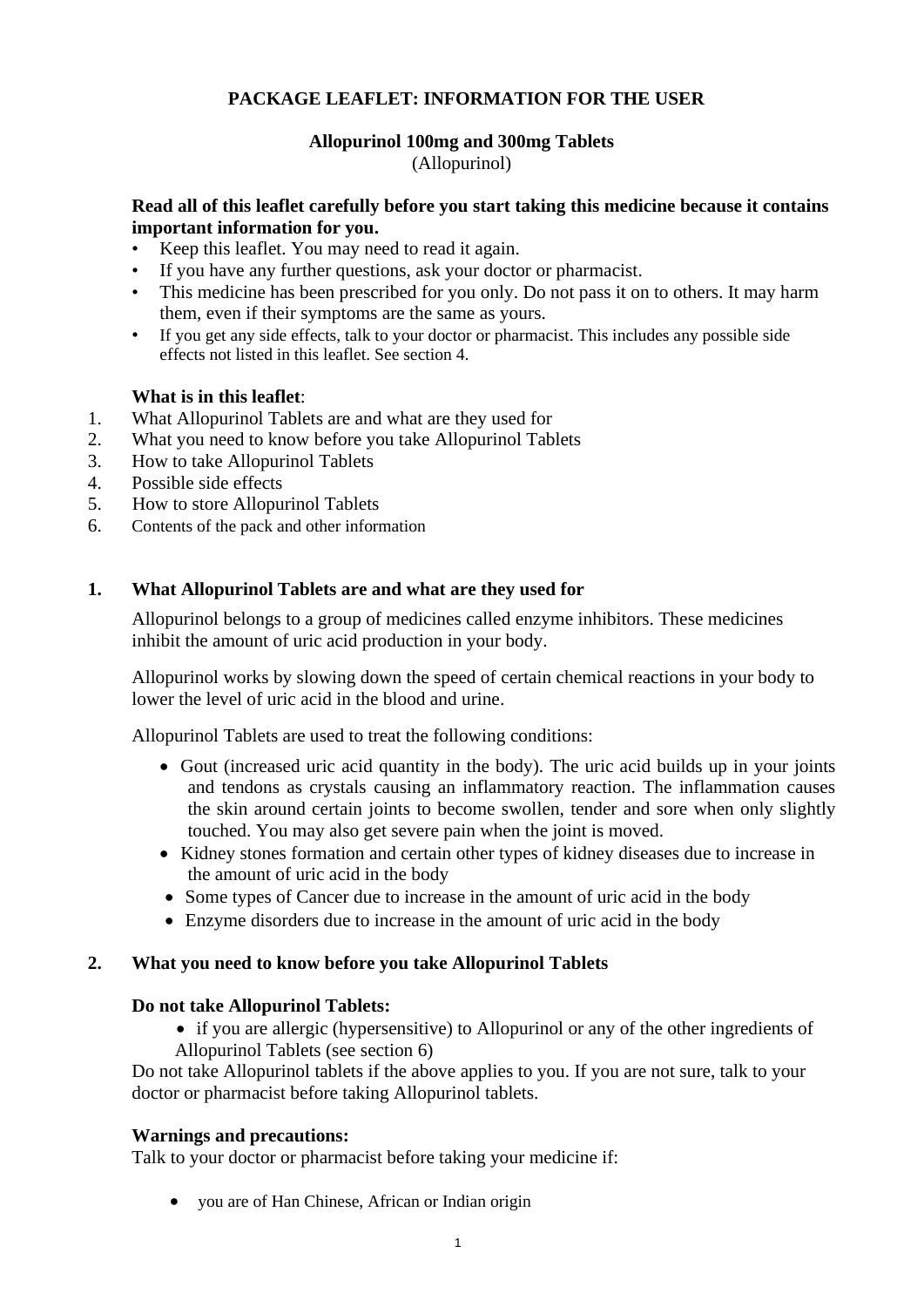- you have problems with your kidneys or liver. Your doctor may give you a lower dose or ask you to take it less often than each day. They will monitor you more closely.
- you suffer from high blood pressure or have heart problems and you take diuretics and/or a medicine called ACE-inhibitors.
- you are currently having an attack of gout
- you have thyroid problems
- you suffer from rare inherited forms of galactose intolerance, the Lapp lactase deficiency or glucose-galactose malabsorption. Allopurinol tablets contain a small amount of lactose. **If you have been told by your doctor that you have an intolerance to some sugars, contact your doctor before taking this medicinal product.**

Take special care with Allopurinol tablets:

- Serious skin rashes (Hypersensitivity syndrome, Stevens- Johnson syndrome, toxic epidermal necrolysis) have been reported with the use of allopurinol. Frequently, the rash can involve ulcers of the mouth, throat, nose, genitals and conjunctivitis (red and swollen eyes). These serious skin rashes are often preceded by influenza-like symptoms fever, headache, body ache (flu-like symptoms). The rash may progress to widespread blistering and peeling of the skin. If you develop a rash or these skin symptoms, **stop taking allopurinol and contact your doctor immediately.**
- These serious skin reactions can be more common in people of Han Chinese, Thai or Korean origin. Chronic kidney disease may increase the risk in these patients additionally.
- If you have cancer or Lesch-Nyhan syndrome the amount of uric acid may increase in your urine. To prevent this, you need to assure to drink sufficiently to dilute your urine.
- In case you have kidney stones, the kidney stones will become smaller and may enter your urinary tract.

### **Children**

Use in children is rarely indicated, except in some types of cancer (especially leukaemia) and certain enzyme disorders such as Lesch-Nyhan syndrome.

### **Other medicines and Allopurinol tablets**

Please tell your doctor or pharmacist if you are taking or have recently taken any other medicines. This includes medicines obtained without a prescription, including herbal medicines. This is because Allopurinol tablets can affect the way some medicines work. Also, some other medicines can affect the way Allopurinol tablets works.

Tell your doctor or pharmacist if you are taking any of the following:

- Aspirin
- medicines used to treat **high blood pressure** (ACE inhibitors e.g. captopril).
- medicines used to treat **bacterial infections** (antibiotics e.g. ampicillin and amoxicillin).
- medicines used to thin the **blood** (anticoagulants e.g. dicoumarol, phenprocoumon, warfarin).
- medicines used to treat **diabetes** (e.g. chlorpropamide and tolbutamide).
- medicines used to treat **epilepsy** (e.g. phenytoin, carbamazepine).
- medicines used for **chemotherapy** (e.g. azathioprine, mercaptopurine, cyclophosphamide).
- ciclosporin a medicine used to suppress the immune system following organ transplant and in **immune related disorders.**
- theophylline a medicine used in **asthma** and **breathing disorders.**
- thiazide diuretics medicines used to get rid of excess fluid from the body and in **high blood pressure** such as ACE inhibitors or water tablets (diuretics)**.**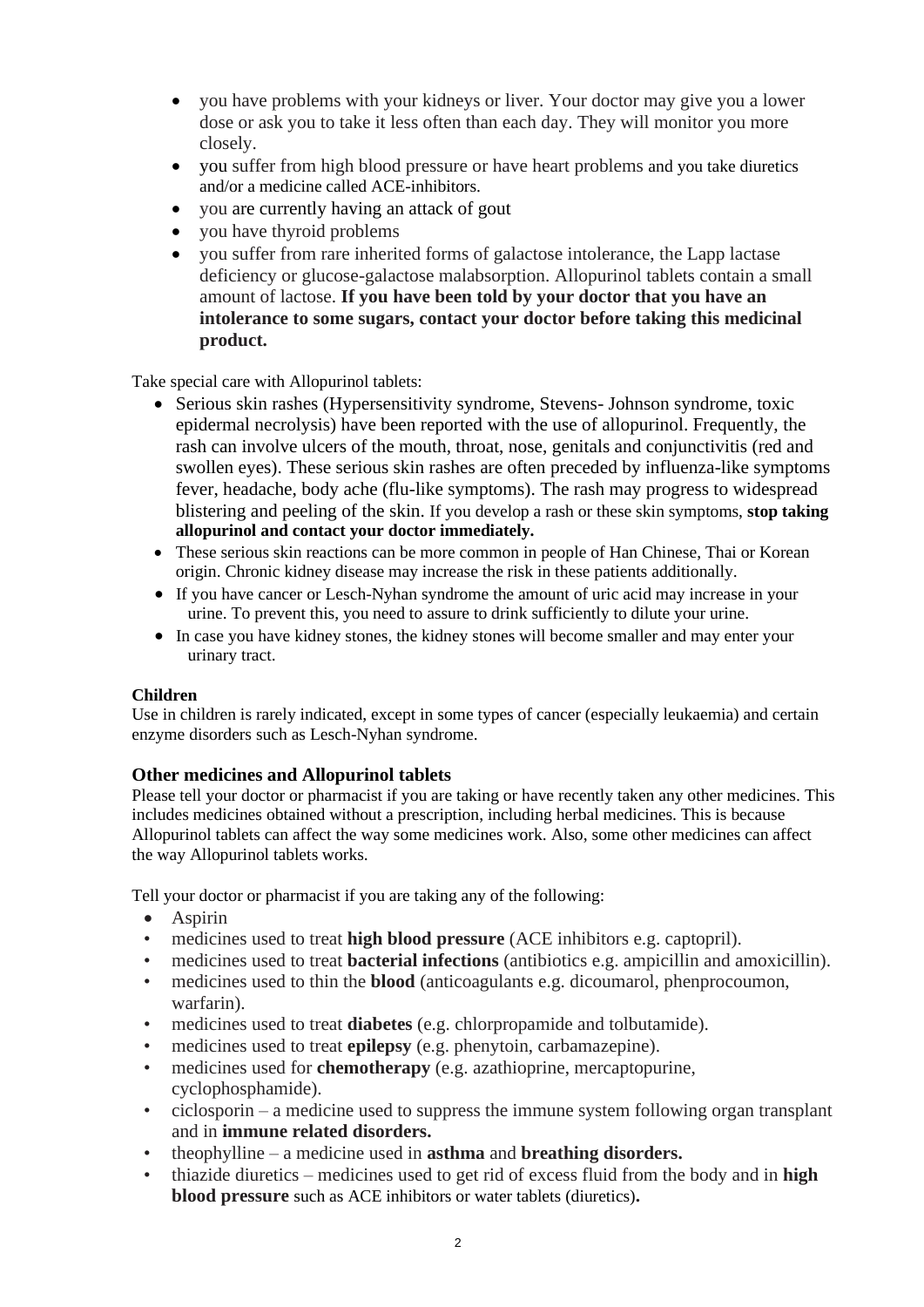- uricosurics medicines that are used to reduce **uric acid levels** (e.g. probenecid, salicylate).
- vidarabine (adenine arabinoside) is an anti-viral drug which is used to treat **herpes simplex or chicken pox.**
- any other medicine to treat gout.
- didanosine used to treat **HIV infection.**
- If aluminium hydroxide is taken concomitantly, allopurinol may have an attenuated effect. There should be an interval of at least 3 hours between taking both medicines.
- With administration of allopurinol and cytostatics (e.g. cyclophosphamide, doxorubicin, bleomycin, procarbazine, alkyl halogenides), blood dyscrasias occur more frequently than when these active substances are administered alone.
- Blood count monitoring should therefore be performed at regular intervals.

# **Taking Allopurinol Tablets with food and drink**

Allopurinol Tablets should be taken with food and water.

# **Pregnancy and breast-feeding**

If you are pregnant or breast-feeding, think you may be pregnant or are planning to have a baby, ask your doctor or pharmacist for advice before taking this medicine.

Allopurinol is excreted in the human breast milk. Allopurinol during breastfeeding is not recommended.

# **Driving and using machines**

Allopurinol Tablets may make some people feel drowsy, giddy or have problems with co-ordination. Do not drive or operate dangerous machinery if you are affected.

### **Allopurinol tablets contains lactose:**

Allopurinol Tablets contains lactose monohydrate. If you have been told by your doctor that you have an intolerance to some sugars, contact your doctor before taking this medicine.

### **3. How to take Allopurinol Tablets**

Always take Allopurinol Tablets exactly as your doctor has told you. You should check with your doctor or pharmacist if you are not sure.

Swallow the tablet with a glass of water after meal.

Your doctor will usually start with a low dose of allopurinol (e.g. 100 mg/day), to reduce the risk of possible side effects. Your dose will be increased if necessary.

# **Adults (Over 18 years)**

The initial dose is usually 100mg daily, after food, but this can be gradually increased over one to three weeks according to the levels of uric acid in your blood and urine. The following dosages are administered depending on the severity of the disease.

100mg to 200mg average daily dose for mild gout

300 to 600mg daily for moderately severe gout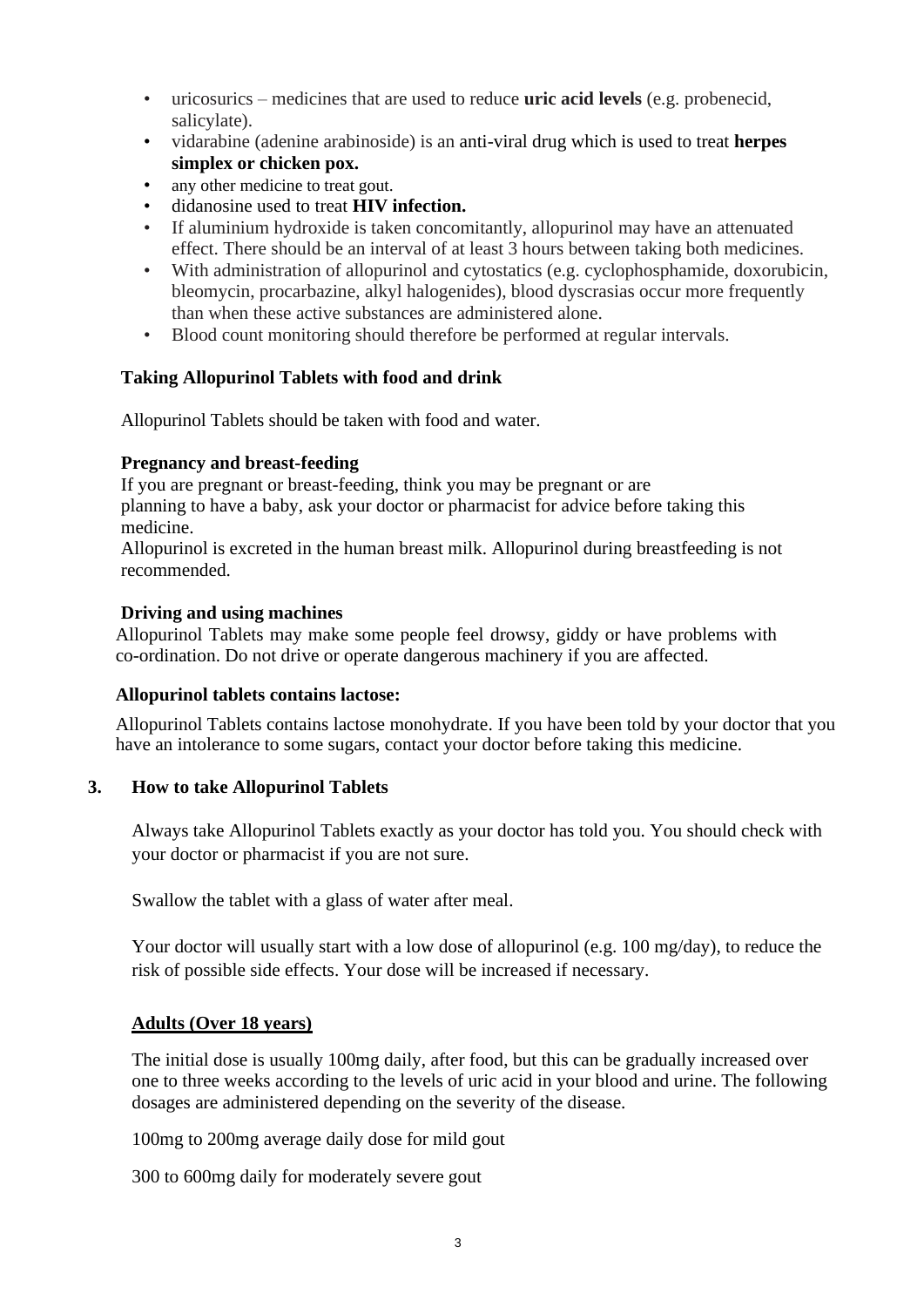700 to 900mg daily for severe gout.

Up to 300mg can be taken as a single dose; larger doses should be divided throughout the day.

# **Patients with liver disease:**

Your dose may need to be reduced; this is determined by monitoring the levels of uric acid in your body.

# **Patients with kidney disease:**

• You may be asked to take less than 100 mg each day

• or you may be asked to take single dose of 100 mg at longer intervals than one day.

If you are receiving frequent dialysis for kidney disease, then your dose may need to be adjusted or else a single dose of 300 to 400mg following dialysis may be given.

# **Elderly (Over 65 years):**

Your doctor will prescribe a lower dose of Allopurinol tablets that best controls your symptoms.

**Children under 15 years (for use in enzyme disorders and with chemotherapy)**  The daily dose is calculated based on body weight and is usually 10 to 20 mg/Kg body weight.

The usual dose ranges from 100 to 400mg daily.

### **Treatment of high uric acid levels in chemotherapy:**

Treatment commences from one to two days before chemotherapy and take 600 to 800mg daily in divided doses for 2 to 3 days.

The maintenance dose is then decided depending on your response to treatment.

While taking this medicine the dose of your chemotherapy may be reduced as this medicine can increase its effects.

**Note:** While you are taking allopurinol tablets your doctor may ask you to undergo regular blood tests to check your levels of uric acid and in some cases monitor your liver and kidney's function.

### **If you take more Allopurinol Tablets than you should**

If you or someone else swallows several of these tablets all together, or if you think a child has swallowed any of these tablets, contact your doctor or pharmacist or hospital emergency department immediately. Always take any tablets left over with you, also the box and leaflet as this will allow easier identification of the tablets. Signs of an overdose may include nausea, vomiting, diarrhoea and dizziness.

# **If you forget to take Allopurinol Tablets**

If you forget to take a dose, take it as soon as you remember. If it is almost time for your next dose, do not take the missed dose and just carry on as before. Do not take a double dose to make up for a forgotten dose.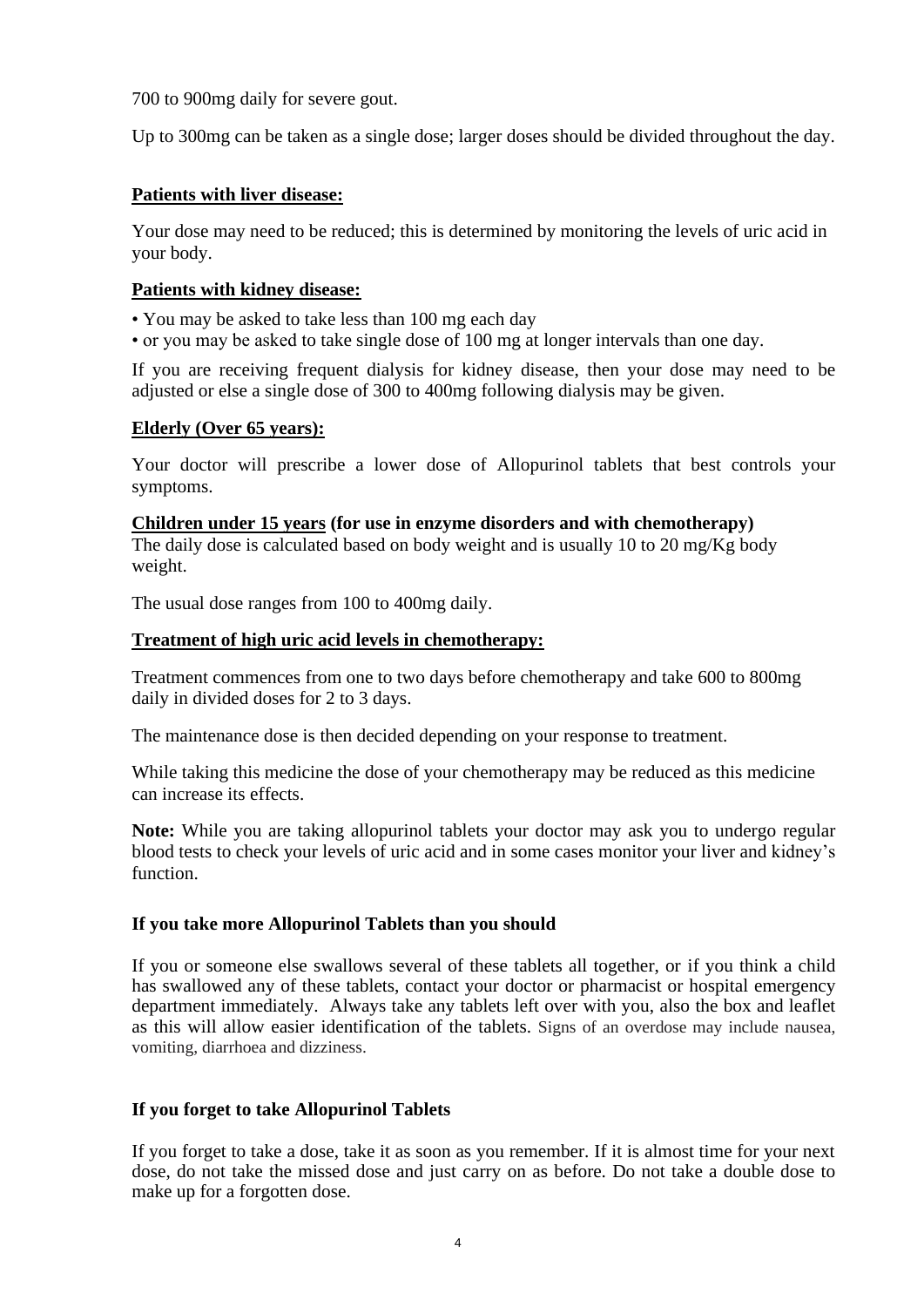# **If you stop taking Allopurinol Tablets**

Keep taking the medicine for as long as your doctor has told you, even if you are feeling better. If you stop the medicine too soon, your condition may become worse again.

Do not stop taking your tablets without consulting your doctor.

# **If you have any further questions on the use of this product, ask your doctor or pharmacist.**

### **4. Possible side effects**

Like all medicines, Allopurinol can cause side effects, although not everybody gets them. If you experience the following side effects seek immediate medical attention.

### **Hypersensitivity**

**Uncommon** (may affect less than 1 in 100 people)

If you have a hypersensitivity (allergic) reaction, stop taking Allopurinol tablets and see a doctor straight way.

The signs may include:

- flaking skin, boils or sore lips and mouth
- very rarely signs may include sudden wheeziness, fluttering or tightness in the chest and collapse.

**Rare** (may affect less than 1 in 1000 people)

• fever and chills, headache, aching muscles (flu-like symptoms) and generally feeling unwell

• serious hypersensitivity reactions involving fever, skin rash, joint pain, and abnormalities in blood

- and liver function tests (these may be signs of a multi-organ sensitivity disorder).
- bleeding in the lips, eyes, mouth, nose or genitals.

• any changes to your skin, for example, ulcers of the mouth, throat, nose, genitals, conjunctivitis (red and swollen eyes), widespread blisters or peeling.

• angioedema has been reported to occur with and without signs and symptoms of a more generalised hypersensitivity reaction such as red welts that suddenly appear, especially near the eyes and lips, but also on the hands, feet, and the inside of the throat, burning, painful, swollen, sometimes itchy areas, discoloured patches or rash on the hands, feet, face, or genitals

• vomiting blood (haematemesis)

• liver problems such as liver inflammation

**Very rare** (may affect up to 1 in 10,000 people)

• occasionally Allopurinol tablets may affect your blood, which can manifest as bruising more easily than usual, or you may develop a sore throat or other signs of an infection. These effects usually occur in people with liver or kidney problems. Tell your doctor as soon as possible.

• allopurinol may affect the lymph nodes (T cell lymphoma) with signs of red, rash like patches, raised patches (plagues), lumps

• loss of consciousness

• abnormal glucose metabolism (diabetes). Your doctor may wish to measure the level of sugar in your blood to check if this is happening.

• serious allergic reaction which causes swelling of the face or throat

• serious potentially life-threatening allergic reaction

Do not take any more tablets unless your doctor tells you to do so.

#### **Other side effects**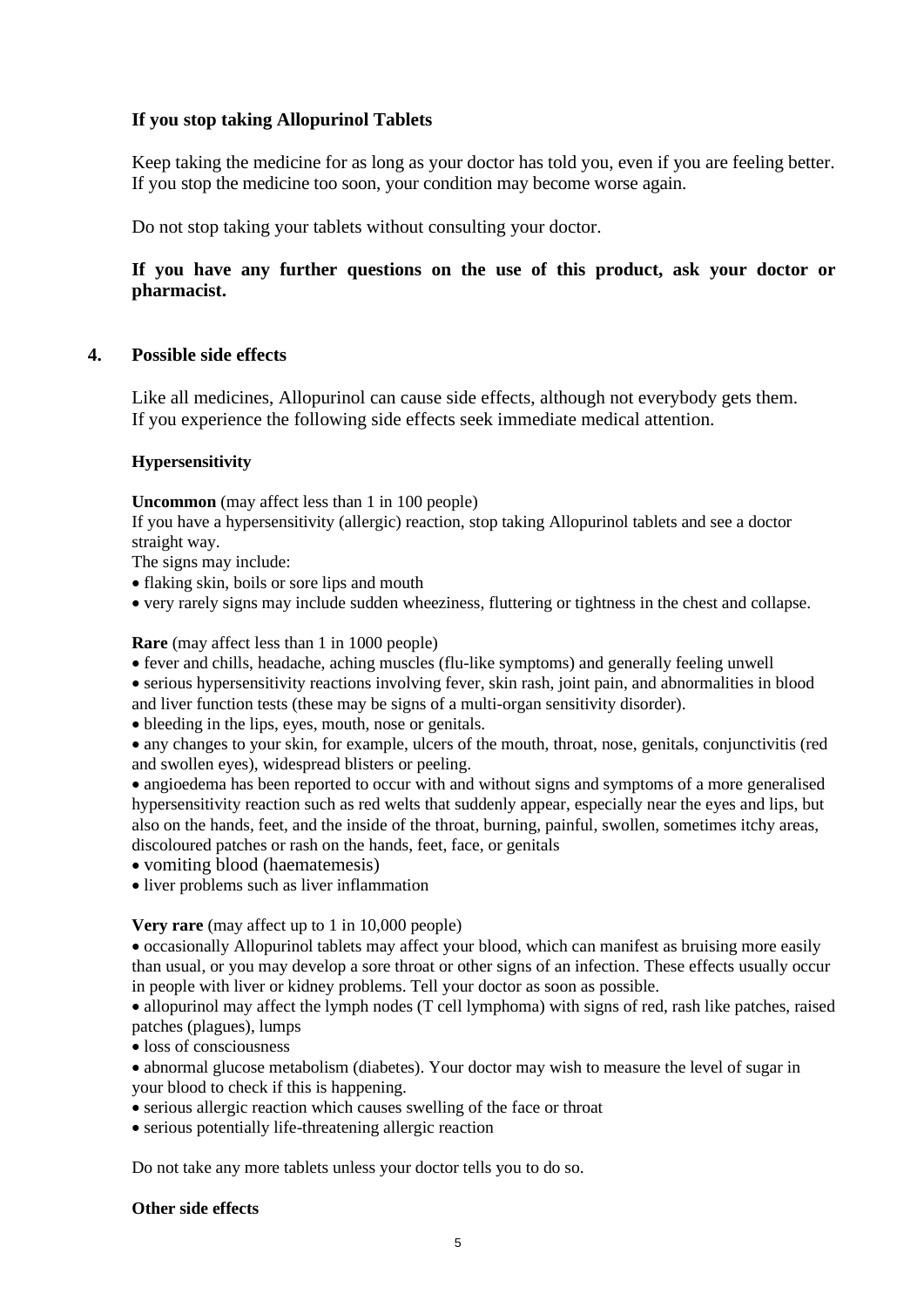**Common** (may affect up to 1 in 10 people)

- skin rash
- increased level of thyroid stimulating hormone in the blood.

**Uncommon** (may affect up to 1 in 100 people)

- feeling sick (nausea) or being sick (vomiting)
- abnormal liver tests.
- diarrhoea

#### **Very rare** (may affect up to 1 in 10,000 people)

- furuncle/pimples
- high temperature
- blood in your urine (haematuria)
- high levels of cholesterol in your blood (hyperlipidaemia)
- a general feeling of being unwell or feeling weak
- weakness, numbness, unsteadiness on your feet, feeling unable to move muscles (paralysis)
- headache, dizziness, drowsiness or disturbance of your vision
- chest pain (angina), high blood pressure or a slow pulse
- male infertility or erectile dysfunction
- enlargement of the breasts, in men as well as women
- a change in your normal bowel habit
- a change in taste
- cataracts
- hair loss or discolouration
- depression
- lack of voluntary coordination of muscle movements (ataxia)
- sensation of tingling, tickling, pricking or burning of skin (paraesthesia)
- build-up of fluid leading to swelling (oedema) particularly of your ankles
- oily stools

#### **Not known** (cannot be established from the available data)

Aseptic meningitis (inflammation of the membranes that surround the brain and spinal cord): symptoms include neck stiffness, headache, nausea, fever or consciousness clouding. Seek medical attention immediately if these occur.

If any of the side effects gets serious, or if you notice any side effects not listed in this leaflet, please tell your doctor or pharmacist.

### **Reporting of side effects**

If you get any side effects, talk to your doctor or pharmacist. This includes any possible side effects not listed in this leaflet. You can also report side effects directly via the Yellow Card Scheme at www.mhra.gov.uk/yellowcard or search for MHRA Yellow Card in the Google Play or Apple App Store.

By reporting side effects, you can help provide more information on the safety of this medicine.

# **5. How to store Allopurinol Tablets**

Do not store above 25C. Store in the original package. Keep the container tightly closed.

### **Keep out of the sight and reach of children.**

Do not use your tablets after the expiry date stated on the carton or label. The expiry date refers to the last day of that month